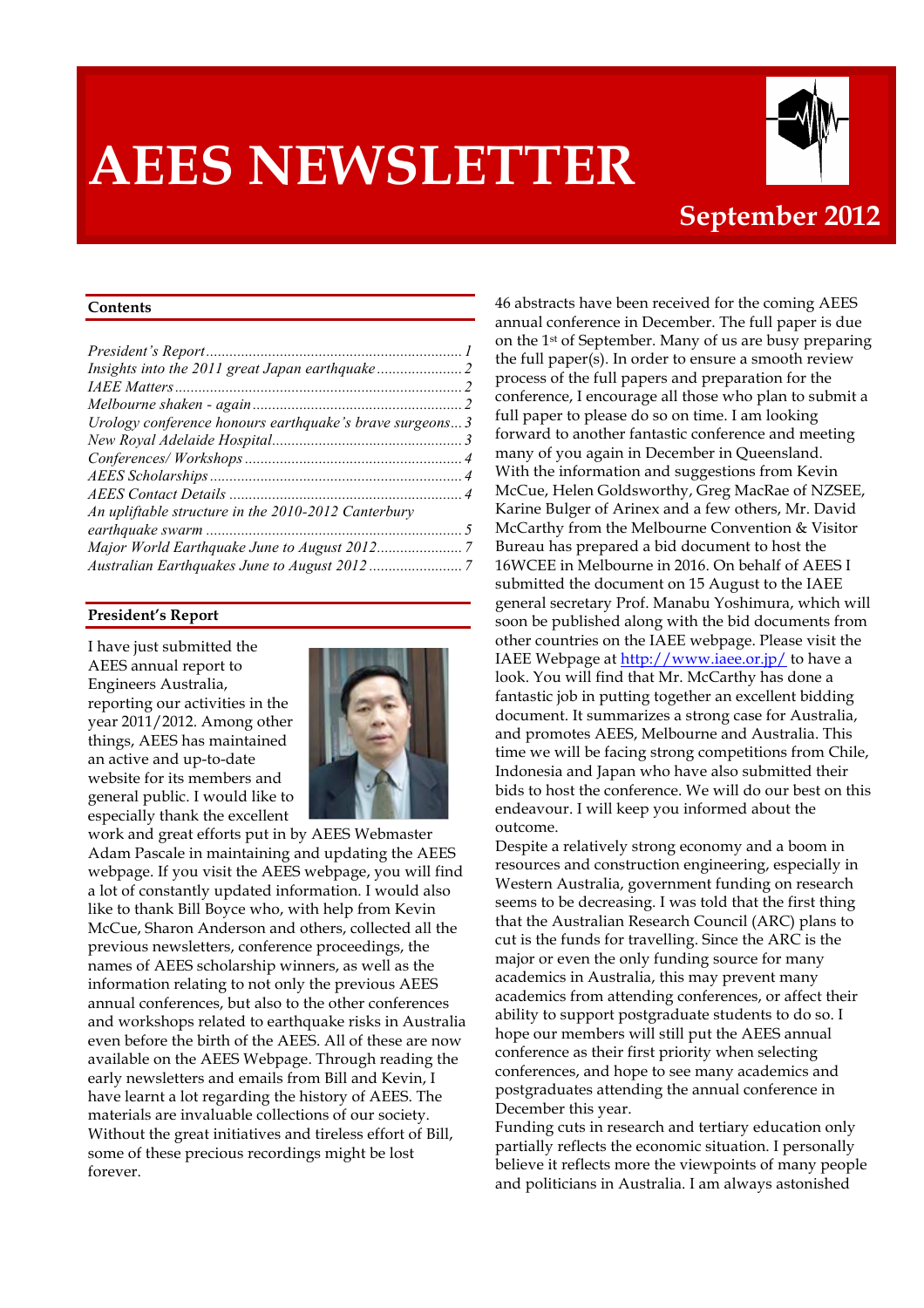that tertiary education and research are considered as a revenue generating business instead of a long term investment that may not have monetary returns in the short term. One would wonder how many tonnes of iron ore need to be dug out to match the revenue generated by Microsoft which depends mainly on brainpower rather than natural resources. Without strong investment from government into higher education and research, not only applied but also pure research, the competitiveness and advantages that Australia has been enjoying in the last hundred years may diminish quickly.

Hong Hao President AEES

#### **Insights into the 2011 great Japan earthquake**

The most readable summary article I have read about the Tohoki-oki earthquake of 11 March 2011 was in the December 2011 edition of Physics Today pages 33-39, the authors eminent seismologists Thorne Lay and Hiroo Kanamori. They discuss the physics at plateboundaries, tsunami generation (making waves), the physics of the rupture and lesson learned. There are useful boxes explaining moment magnitude and tsunami and earthquake warning systems.

Some of their comments resonated with me:

- *Even relatively long seismological records are too limited to adequately assess the hazard from infrequent but devastating events*.
- *The complex variations of slip behaviour on the Japan megathrust highlight our ignorance of what controls fault behaviour.*
- *Our best prospect for coping with those event is to draw on our technologies, preparations and ability to respond when Earth delivers the unexpected, as it did on 11 March 2011.*



**(Figure 5 from Thorne and Kanamori)** Seismic Moment Rate plotted against time (seconds) for several recent great earthquakes. Note for structural engineers - compare the Tohoku-oki source-time function with that of the 2004 Sumatran earthquake, 2.5 minutes duration compared with more than 8 minutes duration, that's a lot of cycles.

#### **IAEE Matters**

Some 10 members of AEES led by President Hong Hao are travelling to Lisbon Portugal as this Newsletter hits the stands, to join colleagues from all over the world attending the 15th World Conference on Earthquake Engineering.

The latest research will be published on recent destructive earthquakes and on how such destruction can be minimised. The conference theme is the great Lisbon earthquake of 1755, though this was not the only destructive earthquake to strike Portugal.

A decision will be made at a meeting of National delegates and IAEE committee as to the venue for the next world conference in 2016, hopefully Melbourne Australia. Gary Gibson will vote as our national delegate, for the last time as his 8 year tenure expires at the conference.

#### **Melbourne shaken - again**

The town of Moe in central Gippsland Victoria was shocked by a magnitude 4.4 earthquake on 20 July 2012 at 11 minutes past seven in the evening. People reported minor shaking in Flemington, Docklands and North Melbourne as far as the suburb of MacLeod, more than 100km away.

This was the largest aftershock to late August of the magnitude 5.3 earthquake on 19 June that caused damage in the epicntral region and was felt throughout Melbourne. More than 200 aftershocks have been recorded since that earthquake, most of them too small to have been felt.

The epicentre was 15-20km southwest of Moe - a similar location to the epicentre of the June mainshock. Gippsland has a long history of earthquakes dating back to first settlement by Europeans, and smaller event shook the region in May 2012 and in March, April and July last year.

In Moe, picture frames and loose articles vibrated and dogs were set barking. Moe Police Acting Senior Sergeant Pat Hamilton said there had been no reported damage and the station only received one call. He said he was in a patrol vehicle at the time and felt nothing.

A useful set of accelerograms was obtained on aftershock recorders established in the epicentral region after the mainshock, by the ES&S Seismology Research Centre, Melbourne University and Geoscience Australia. The earthquake foci are in the middle crust at about 15km depth so the PGAs are not as strong as those recorded at Eugowra NSW (1994) or Tennant Creek NT (1988) during earthquakes there which were very shallow in the upper crust , 1 to 8km deep.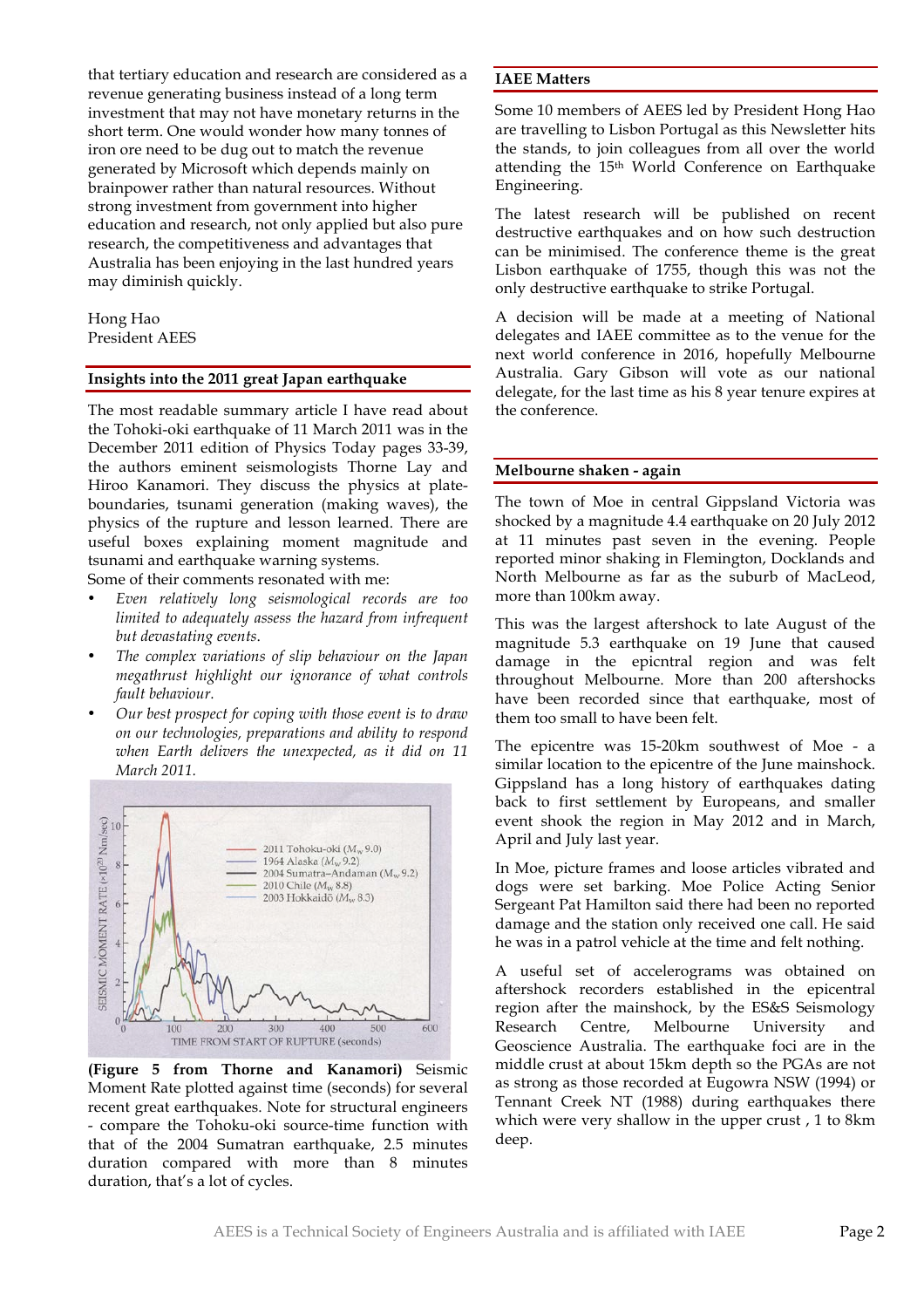#### **Urology conference honours earthquake's brave surgeons**

At the Darwin Convention Centre in April 2012, the 65th Annual Meeting of the Urological Society of Australia and New Zealand held a ceremony to honour surgeons who had risked their lives to help others in the aftermath of the destructive February 2011 Christchurch earthquake.

Some 600 urological surgeons were attending the 64<sup>th</sup> Annual Conference in Christchurch in February 2011 when the second large and most damaging earthquake in the series occurred, killing 185 people as buildings collapsed upon them.

Surgeons helped rescue people trapped in the rubble and treated those who were badly injured – one surgeon amputated the leg of a man trapped beneath concrete using just a pen knife.

(Ed. - from the Darwin Convention Centre Newsletter, Vol 8, 2012)

#### **New Royal Adelaide Hospital**

Engineers Australia Civil Edition (not their uncivil edition) magasine vol 84 No 7 page 31 has a feature article by Theresa Tran about progress on construction of the new Adelaide Hospital.

Adelaide was damaged by earthquakes in 1902 and 1954, magnitudes 6.0 and 5.6 respectively, two people dying of heart attack in the earlier earthquake. Mention was made in the EA article of the earthquake design provisions for the hospital, though not that it was being built on or very close to the Para Fault (see information on the Para Fault below).

The design brief specified an event with a return period of 1500 years corresponding to a probability factor  $(k_p)$  of 1.5. The contractors also checked the servicability for the 500 year event. The current Australian Standard page 19 sets a Hazard Factor (Z) of 0.10 for Adelaide.

The design and construction contractor are installing 2000 piles to support the building so we assume the site would be classified sub-soil class De. A CFA piled foundation system was adopted to resist the earthquake and gravity loads. Pile caps up to 3.5m long were required.

The contractor apparently performed a dynamic analysis of the structure using the current Australian Standard for earthquake loading (AS1170.4-2007) but also incorporated the acceleration-displacement response spectra (ADRS) approach which, as they said, has rarely been used before and is not mentioned in the standard.

The earthquake resisting elements of the hospital are the reinforced concrete shear walls and lift/stair shafts.



We can only hope that the building performs as designed and constructed and that the owners insist it be instrumented with accelerographs to confirm that the designed and as–built structures are indeed the same. (Ed.)

#### **The Para Fault**

#### **(Dr Dan Clarke, Geoscience Australia).**

In the Adelaide CBD region borehole records indicate that the Pliocene (age 2-5 Ma) Hallett Cove Sandstone has been displaced across the Para Fault by <200 m (Sheard & Bowman 1996), implying long-term vertical slip rates of the order of 0.04 - 0.1 mm/a. The borehole records further indicate that the overlying Hindmarsh Clay (age >500 ka) is vertically displaced by 20-30 m across the Para Fault, suggesting an upper limit for the average vertical slip rate of 0.04 - 0.06 mm/a. A trench excavated by Geoscience Australia in late 2011 across the projection of the tip of the northern Para Fault identified a maximum of 0.5 m of vertical displacement across sediments older than Pooraka Formation age (> ca. 120 ka, Bourman et al. 1997). A vertical slip rate over the late Quaternary of <0.004 mm/a is indicated. The data suggest that the >20 m vertical difference in the base of the Pooraka formation across the fault near the CBD (Sheard & Bowman 1996) relates to drape of the formation over a pre-existing scarp, rather than to tectonic displacement. The fault may currently be in a relatively quiescent phase of its history.

BOURMAN, R.P.,MARTINAITIS, R., PRESCOTT, J.R. & BELPERIO, A.P. 1997. The age of the Pooraka Formation and its implications, with some preliminary results from luminescence dating. Transactions of the Royal Society of South Australia 121, 83-94.

SHEARD M. J. & BOWMAN G. M. 1996. Soils, stratigraphy and engineering geology of near surface materials of the Adelaide Plains. South Australia. Department of Mines and Energy. Report Book 94/9.

Ed. Note. Members at the 2011 AEES Conference were privileged to have a conducted tour of the two Para Fault trenches cut by GA's Dan Clark and Andrew McPherson.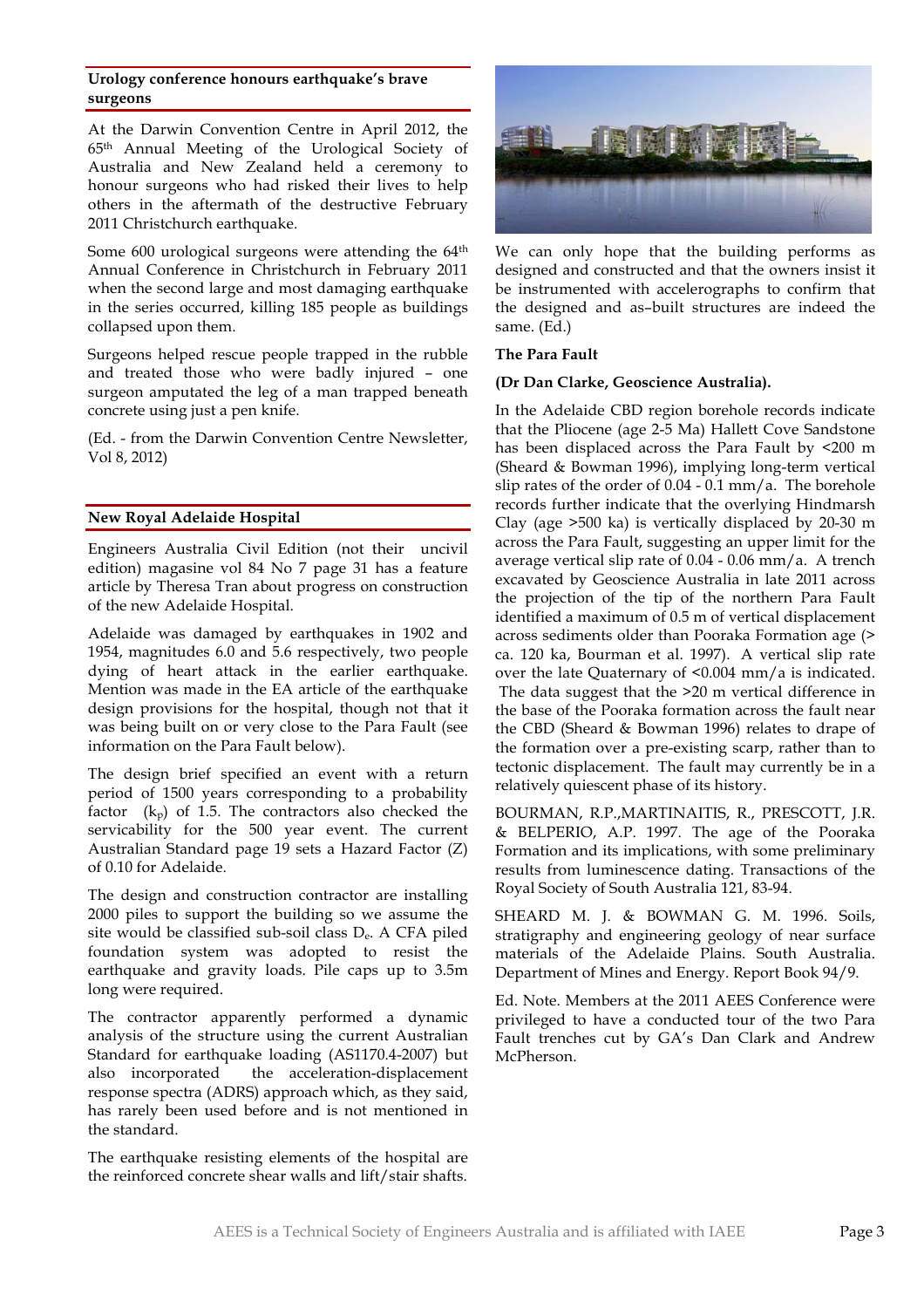#### **Conferences/ Workshops**

**24-28 Sep 2012** 15th World Conference on Earthquake Engineering. Lisbon Portugal.

#### http://15wcee.com/

**7-8 Nov 2012** 4th International Conference on Geo-Information technology for Natural Disaster Management. Colombo Sri Lanka.

#### http://e-geoinfo.net/git4ndm2012/

**29 Nov 2012** Earthquake Loading (Actions) Workshop To AS1170 Part 4.

Melbourne Vic, Hotel Grand Chancellor. Speakers Paul Uno and Professor John Wilson

info@seminarservices.com.au

#### **AEES Scholarships**

AEES instituted an annual scholarship program at the instigation of then President Bill Boyce in 1999. A scholarship is not necessarily awarded in any year. Students and supervisers can apply for a scholarship at the beginning of the academic year and don't need to wait for an announcement from AEES.

| Year | Applicants              | Scholarships awarded to                                  |  |  |  |  |
|------|-------------------------|----------------------------------------------------------|--|--|--|--|
| 2000 | 5                       | Amy Brown and Jason Chaytor                              |  |  |  |  |
| 2001 | 3                       | No scholarship awarded                                   |  |  |  |  |
| 2002 | 5                       | Kittipoom Rodsin, Trevor Allen<br>and Darren Andrews     |  |  |  |  |
| 2003 | 3                       | Dominic Dowling, Huang (Jack)<br>and Yao Brzezniak et al |  |  |  |  |
| 2004 | No scholarship awarded  |                                                          |  |  |  |  |
| 2005 | $\mathfrak{D}$          | No scholarship awarded                                   |  |  |  |  |
| 2006 | Applications not called |                                                          |  |  |  |  |
| 2007 | 2                       | Jonathan<br>Liang<br>and<br>Jaya<br>Kashyap              |  |  |  |  |
| 2008 | 1                       | Maxime Claprood                                          |  |  |  |  |
| 2009 | $\overline{2}$          | Hamid Reza Tabatabaiefar and<br>Lawrence Anton           |  |  |  |  |
| 2010 | 1                       | Siva Sivanerupan                                         |  |  |  |  |
| 2011 | Applications not called |                                                          |  |  |  |  |
| 2012 | Applications not called |                                                          |  |  |  |  |

#### **AEES Contact Details**

PO Box 4014 McKinnon P.O. VIC 3204 Email: srj@bigpond.net.au Tel: 0414 492 210 Web: **www.aees.org.au**

#### **The 2011 AEES Committee**

| President:                                                  | Prof Hong Hao UWA |                     |                 |  |
|-------------------------------------------------------------|-------------------|---------------------|-----------------|--|
| Secretary:                                                  | Paul Somerville   |                     |                 |  |
| Treasurer:                                                  | Mark Edwards      |                     |                 |  |
| Committee members:<br>Goldsworthy                           |                   | Gerhard Horoschun,  | Helen           |  |
| IAEE Representative: Gary<br>Secretariat/Newsletter: Sharon | $McC$ 11e         | Anderson/           | Gibson<br>Kevin |  |
| Webmaster:                                                  | Adam Pascale      |                     |                 |  |
| <b>State Representatives</b>                                |                   |                     |                 |  |
| Victoria                                                    | Gary Gibson       |                     |                 |  |
| Queensland                                                  |                   | Russell Cuthbertson |                 |  |
| New South Wales                                             | Colin Gurley      |                     |                 |  |
| Tasmania                                                    | Angus Swindon     |                     |                 |  |
| ACT                                                         | Mark Edwards      |                     |                 |  |
| South Australia                                             | David Love        |                     |                 |  |
| Western Australia                                           | Hong Hao          |                     |                 |  |
| Northern Territory                                          | tba               |                     |                 |  |

*Note: If there are errors or omissions in this list please advise the editor and Sharon Anderson.*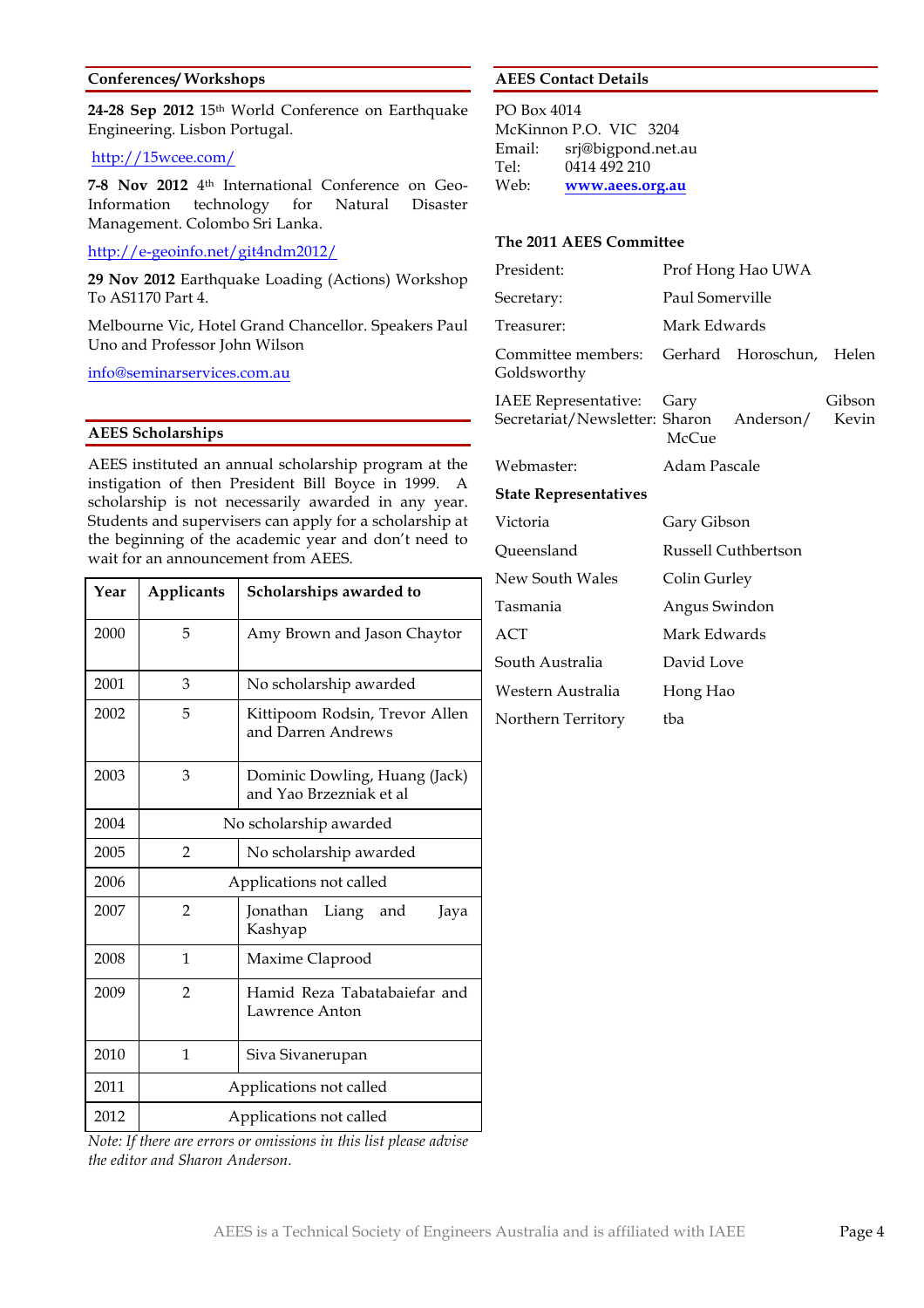#### **An upliftable structure in the 2010-2012 Canterbury earthquake swarm**

Nawawi Chouw1 and Kevin McCue2

*<sup>1</sup> The University of Auckland, Auckland, New Zealand <sup>2</sup> Australian Seismological Centre, Canberra, Australia*

Although research on structural uplift has been performed for more than a century, only a few structures designed to permit uplift have been constructed in the world, e.g. the South Rangitikei Bridge in New Zealand (Beck and Skinner, 1974). In past decades seismic design has been strongly shaped by capacity design where damage to the structure is tolerated and life safety is ensured. The damage to civil infrastructure in past major earthquakes indicates that this seismic design approach may result in severe damage that is too costly for retrofit solutions and possible lead to a large economic impact due to the long down time (e.g. Chouw and Hao, 2012). Incorporating the benefit of uplift in structural seismic design may provide a possible solution to reducing the structural down time.

On 15 April 2012, at the end of the annual conference of the New Zealand Society for Earthquake

Engineering in Christchurch, the authors visited one of the very few structures in the world designed for uplift, an industrial chimney near the Air New Zealand hanger at Christchurch airport. The chimney, Figure 1, was built with accommodation for uplift at the base (see Sharpe and Skinner, 1983). Despite 4 large earthquakes and more than 10,000 aftershocks, including many strong aftershocks such as those on the 22 February 2011 and the 25 May 2012 magnitude 5.2, between the 4 September 2010 and our visit, no structural damage has been observed. Only light concrete spalling at the footing is visible (Figure 2).

At the airport the ground shaking was measured by a GNS recorder sited at the Aero Club. All 3 components have been filtered by GNS but still showed about 0.2g peak ground acceleration with the maximum ground velocity nearly 20cm/s horizontally and 12 cm/s vertically. Ground displacement exceeded 20cm horizontally and nearly 6cm

vertically. The duration of strong shaking was about 10s on the accelerogram but note the strong resonance in the vertical velocity and displacement records (Figure 5).

To investigate the possible merit of structural uplift a series of shake table tests were performed at the University of Auckland. Figure 3 shows a model of a two storey steel structure with a surface footing on sand of finite stiffness. Figure 4 shows the top horizontal displacement due to a hard soil condition ground motions simulated based on Japanese design spectrum. The solid and dotted lines in the top

figure show the displacement of a structure with and without a possibility of uplift on a rigid base, respectively. To simulate a possible plastic hinge development during the ground excitation, an artificial plastic hinge is constructed at the base of the column. Allowing the structure to lift reduces the residual top displacement from 6.44 mm to 1.05 mm. The result clearly shows that the uplifting structure suffers much less damage than the one with an assumed fixed base. When a flexible ground is considered a further reduction is possible. The solid and dotted in the lower part of Figure 4 are the top displacement when the upliftable structure is placed on a rigid and sand support. In this case, plastic hinge development can be completely avoided. More details of the investigations are given in the reference (Chouw and Qin, 2012).



Figure 1. Rocking chimney at Christchurch airport (car for scale).



Figure 2. Concrete spalling at base of chimney, (looking downward)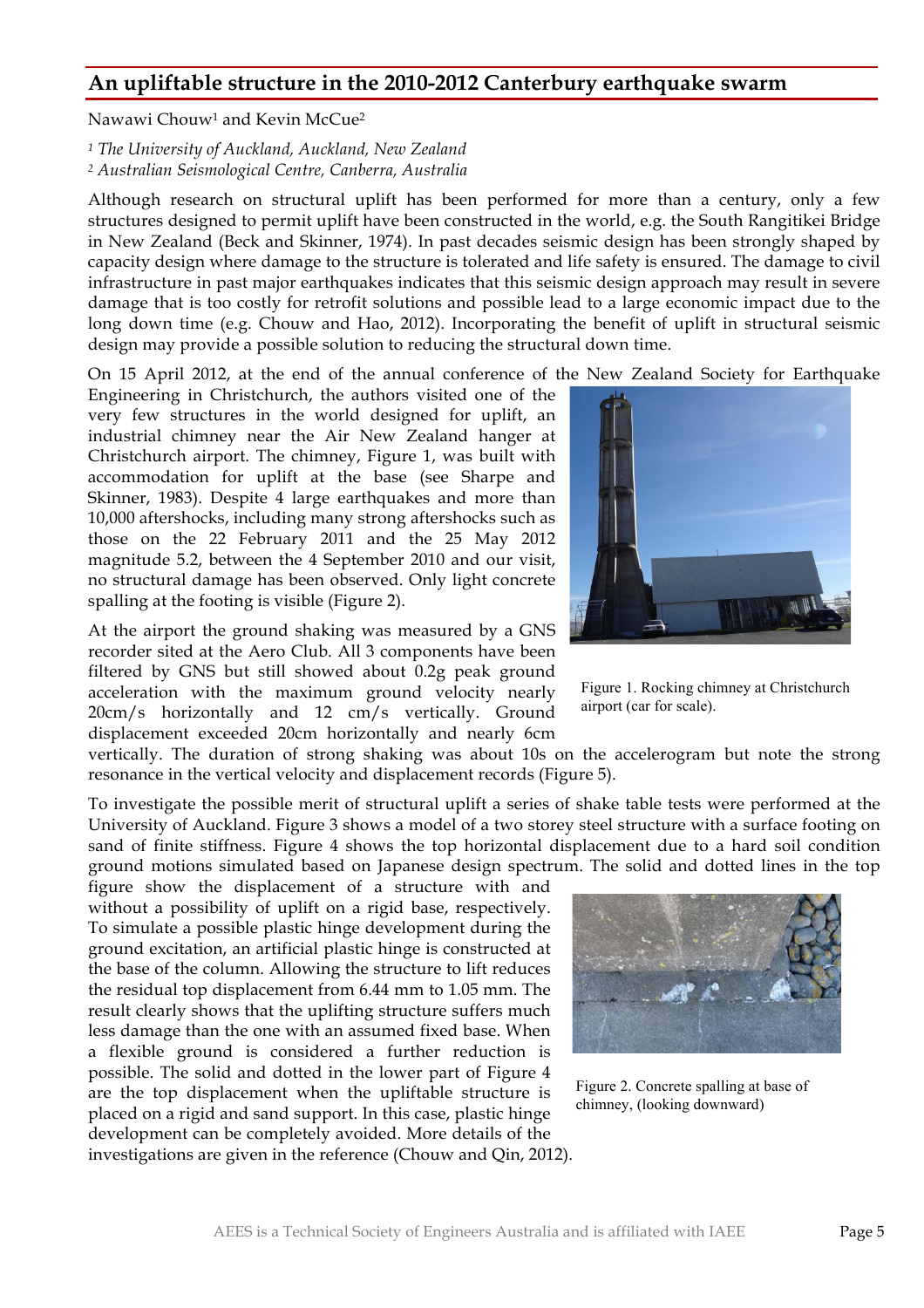#### **References:**

- Beck, J.L., and Skinner, R.I. (1974). Seismic response of a reinforced concrete bridge pier designed to step. *Earthquake Engineering and Structural Dynamics*, 2:4, 343-358.
- Sharpe, R.D., and Skinner, R.I. (1983). The seismic design of an industrial chimney with rocking base. *Bulletin of the New Zealand National Society for Earthquake Engineering*, 18:2, 98-106.
- Chouw, N., Hao, H. (2012). Pounding damage to buildings and bridges in the 22 February 2011 Christchurch earthquake. *International Journal of Protective Structures*, 3:2, 123-139.
- Chouw, N., Qin, X. (2012). The benefit of upliftable structures in earthquakes. *Proceedings of the 12th International Symposium on Structural Engineering*, 17-19 November 2012, Wuhan, China,



Figure 3. Shake table test setup





Figure 4 (above). Effect of uplift and support flexibility on structural response

Figure 5 (left). Filtered strong motion recorded at the Canterbury Aero Club during the February 2011 Christchurch earthquake, magnitude 6.2 (Geonet data).